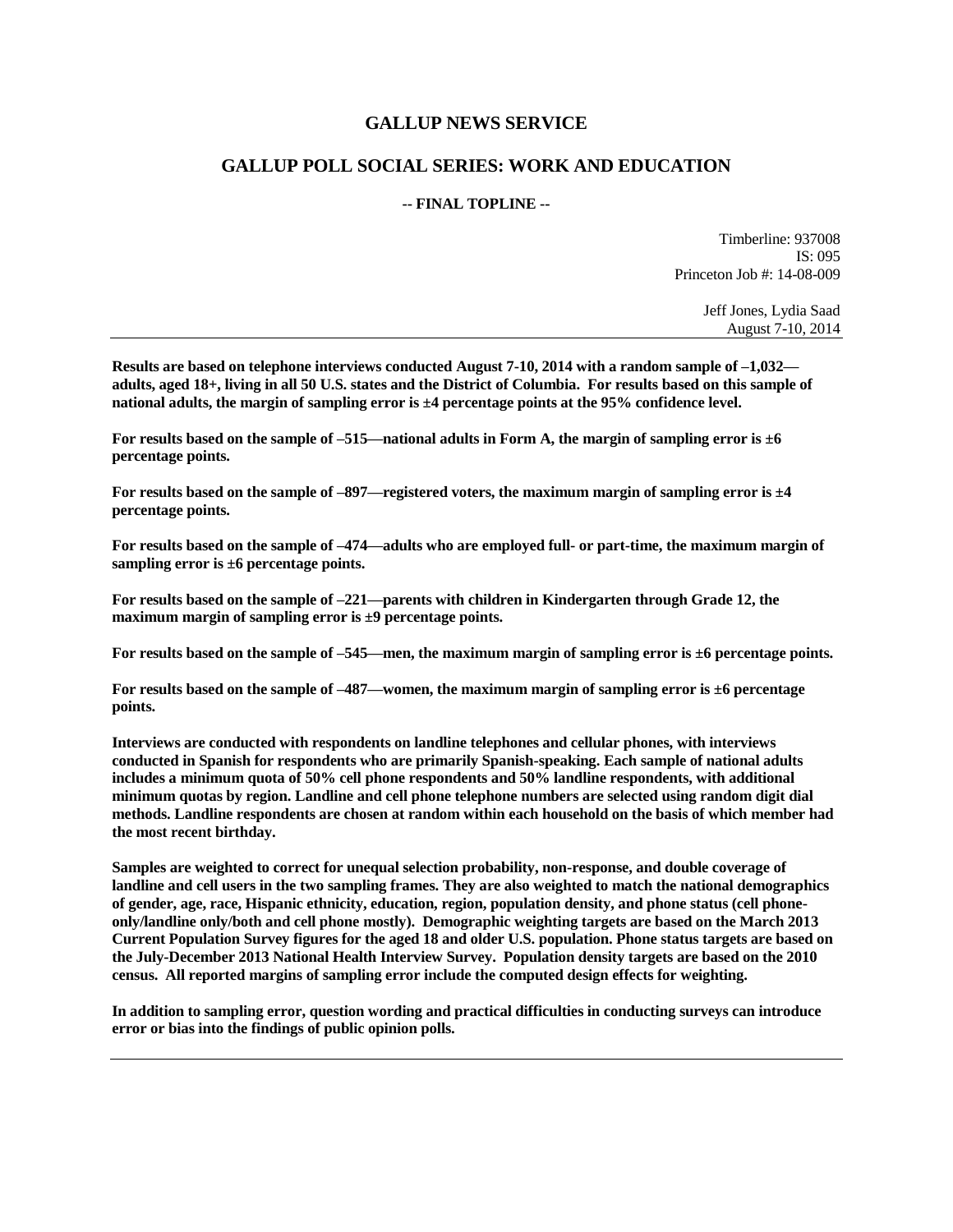35. On another subject, for each of the following business sectors in the United States, please say whether your overall view of it is very positive, somewhat positive, neutral, somewhat negative or very negative. How about -- [RANDOM ORDER; EACH RESPONDENT RATES A RANDOMLY SELECTED LIST OF 13 INDUSTRIES]?

| 2014 Aug 7-10<br>(sorted by "net positive") | Total<br>positive | Neutral | Total<br>Negative | <b>Net</b><br>positive |
|---------------------------------------------|-------------------|---------|-------------------|------------------------|
|                                             |                   |         |                   |                        |
| Restaurant industry                         | 67                | 26      | 7                 | $+60$                  |
| Computer industry                           | 66                | 22      | 10                | $+56$                  |
| Farming and agriculture                     | 60                | 26      | 12                | $+48$                  |
| Retail industry                             | 53                | 31      | 13                | $+40$                  |
| Travel industry                             | 49                | 38      | 12                | $+37$                  |
| Grocery industry                            | 55                | 23      | 21                | $+34$                  |
| Accounting                                  | 45                | 38      | 14                | $+31$                  |
| Internet industry                           | 49                | 27      | 22                | $+27$                  |
| Sports industry                             | 46                | 28      | 25                | $+21$                  |
| Automobile industry                         | 48                | 23      | 28                | $+20$                  |
| Publishing industry                         | 41                | 34      | 23                | $+18$                  |
| Education                                   | 48                | 17      | 33                | $+15$                  |
| Telephone industry                          | 43                | 27      | 28                | $+15$                  |
| Real Estate industry                        | 41                | 29      | 29                | $+12$                  |
| Movie industry                              | 42                | 23      | 34                | $+8$                   |
| Television and radio industry               | 41                | 25      | 33                | $+8$                   |
| Banking                                     | 40                | 28      | 32                | $+8$                   |
| Airline industry                            | 35                | 32      | 29                | $+6$                   |
| Pharmaceutical industry                     | 40                | 23      | 36                | $+4$                   |
| Advertising and public relations industry   | 37                | 29      | 33                | $+4$                   |
| Electric and gas utilities                  | 40                | 23      | 37                | $+3$                   |
| Healthcare industry                         | 36                | 19      | 45                | $-9$                   |
| The legal field                             | 31                | 28      | 40                | $-9$                   |
| Oil and gas industry                        | 29                | 15      | 56                | $-27$                  |
| The federal government                      | 23                | 18      | 59                | $-36$                  |

#### **EACH ITEM BASED ON APPROXIMATELY--500-- NATIONAL ADULTS; ±6 PCT PTS**

*Trend results for Q.35 begin on next page*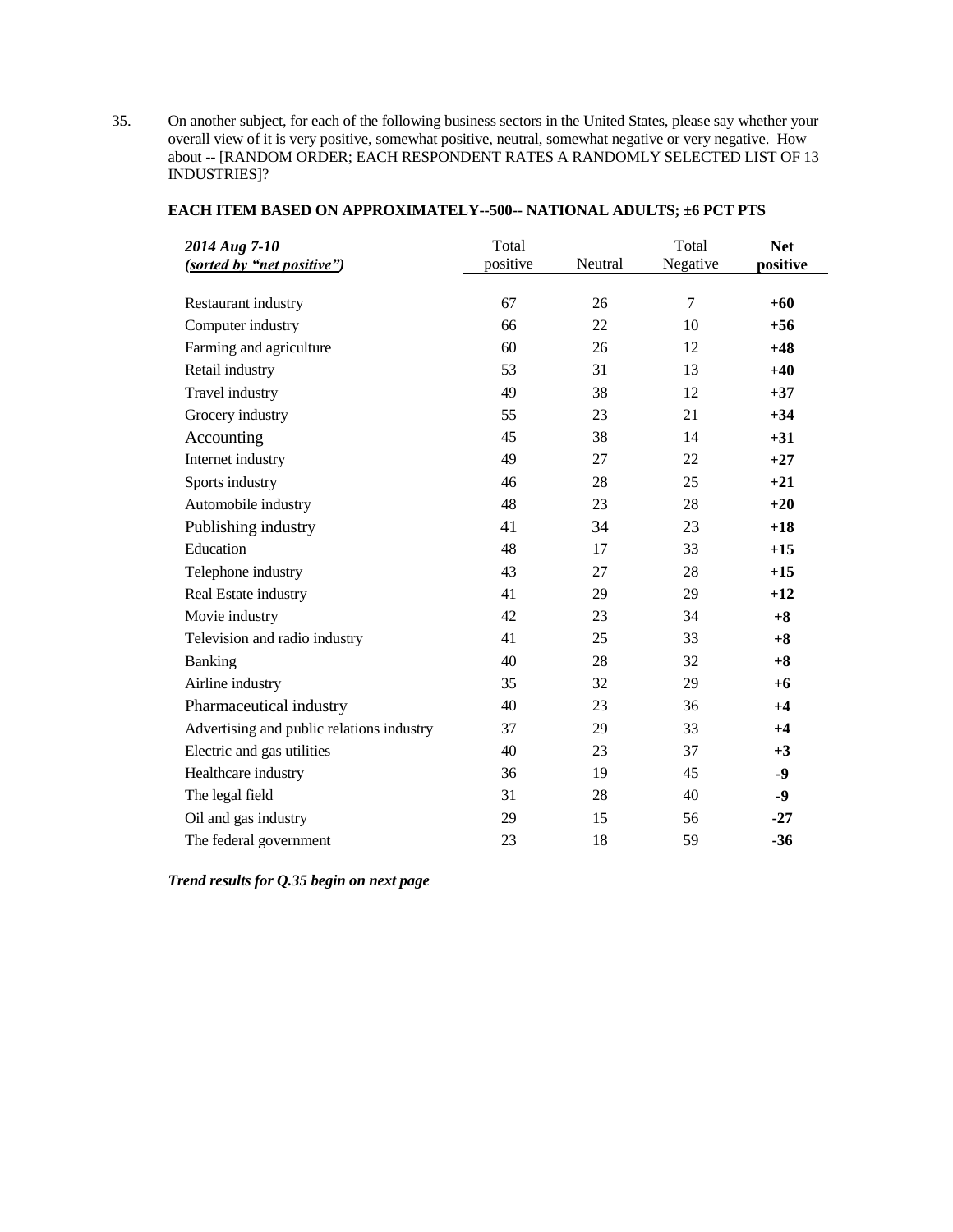#### **FULL TRENDS: BUSINESS AND INDUSTRY SECTOR RATINGS**

## **A. Accounting**

|                |          | Some-    |         | Some-    |                |         |          |
|----------------|----------|----------|---------|----------|----------------|---------|----------|
|                | Very     | what     |         | what     | Very           | No      | Total    |
|                | positive | positive | Neutral | negative | negative       | opinion | positive |
| 2014 Aug 7-10  | 12       | 33       | 38      | 11       | 3              | 3       | 45       |
| 2013 Aug 7-11  | 12       | 32       | 36      | 12       | 4              | 4       | 44       |
| 2012 Aug 9-12  | 7        | 32       | 38      | 13       | 6              | 5       | 39       |
| 2011 Aug 11-14 | 8        | 28       | 42      | 12       | 7              | 3       | 36       |
| 2010 Aug 5-8   | 8        | 27       | 41      | 13       | 3              | 8       | 35       |
| 2009 Aug 6-9   | 9        | 25       | 42      | 14       | 4              | 5       | 34       |
| 2008 Aug 7-10  | 6        | 30       | 46      | 10       | $\overline{2}$ | 6       | 36       |
| 2007 Aug 13-16 | 9        | 31       | 42      | 10       | $\overline{2}$ | 6       | 40       |
| 2006 Aug 7-10  | 8        | 34       | 41      | 7        | 4              | 6       | 42       |
| 2005 Aug 8-11  | 9        | 33       | 40      | 11       | 3              | 4       | 42       |
| 2004 Aug 9-11  | 6        | 29       | 45      | 12       | 3              | 5       | 35       |
| 2003 Aug 4-6   | 8        | 37       | 37      | 10       | 4              | 4       | 45       |
| 2002 Aug 5-8   | 7        | 24       | 32      | 19       | 12             | 6       | 31       |
| 2001 Aug 16-19 | 10       | 37       | 40      | 7        |                | 5       | 47       |

## **B. Advertising and public relations industry**

|                | Very     | Some-<br>what |         | Some-<br>what | Very     | No             | Total    |
|----------------|----------|---------------|---------|---------------|----------|----------------|----------|
|                | positive | positive      | Neutral | negative      | negative | opinion        | positive |
| 2014 Aug 7-10  | 9        | 28            | 29      | 22            | 11       | 1              | 37       |
| 2013 Aug 7-11  | 8        | 30            | 27      | 23            | 9        | $\overline{2}$ | 38       |
| 2012 Aug 9-12  | 6        | 25            | 33      | 24            | 11       | 2              | 31       |
| 2011 Aug 11-14 | 8        | 24            | 29      | 26            | 11       | 2              | 32       |
| 2010 Aug 5-8   | 6        | 27            | 27      | 25            | 11       | 4              | 33       |
| 2009 Aug 6-9   | 6        | 25            | 30      | 27            | 11       | 1              | 31       |
| 2008 Aug 7-10  | 4        | 23            | 33      | 26            | 11       | 3              | 27       |
| 2007 Aug 13-16 | 6        | 29            | 29      | 21            | 13       | 2              | 35       |
| 2006 Aug 7-10  | 6        | 27            | 27      | 27            | 11       | $\overline{2}$ | 33       |
| 2005 Aug 8-11  | 9        | 21            | 32      | 27            | 8        | 3              | 30       |
| 2004 Aug 9-11  | 8        | 25            | 32      | 21            | 11       | 3              | 33       |
| 2003 Aug 4-6   | 9        | 32            | 29      | 19            | 8        | 3              | 41       |
| 2002 Aug 5-8   | 7        | 24            | 34      | 23            | 9        | 3              | 31       |
| 2001 Aug 16-19 | 10       | 28            | 28      | 23            | 9        | 2              | 38       |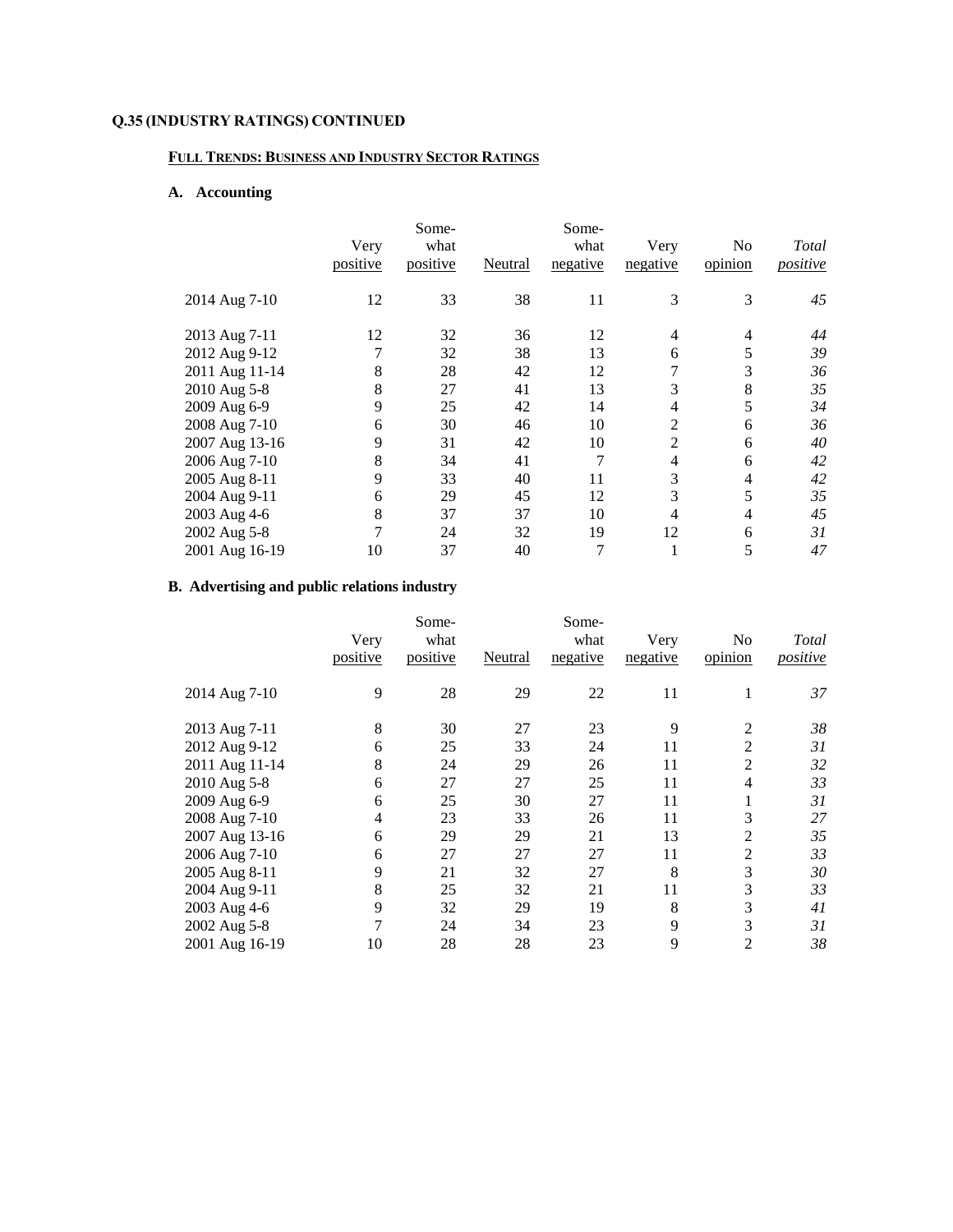# **C. Airline industry**

|                | Very<br>positive | Some-<br>what<br>positive | Neutral | Some-<br>what<br>negative | Very<br>negative | No<br>opinion  | Total<br>positive |
|----------------|------------------|---------------------------|---------|---------------------------|------------------|----------------|-------------------|
| 2014 Aug 7-10  | 7                | 28                        | 32      | 21                        | 8                | 3              | 35                |
| 2013 Aug 7-11  | 8                | 30                        | 29      | 22                        | 8                | 4              | 38                |
| 2012 Aug 9-12  | 6                | 25                        | 32      | 26                        | 9                | 2              | 31                |
| 2011 Aug 11-14 | 5                | 24                        | 30      | 26                        | 13               | 2              | 29                |
| 2010 Aug 5-8   | 4                | 26                        | 25      | 27                        | 14               | 4              | 30                |
| 2009 Aug 6-9   | 6                | 26                        | 29      | 30                        | 7                | $\overline{2}$ | 32                |
| 2008 Aug 7-10  | 3                | 15                        | 27      | 29                        | 23               | 3              | 18                |
| 2007 Aug 13-16 | 7                | 23                        | 33      | 24                        | 9                | 4              | 30                |
| 2006 Aug 7-10  | 7                | 26                        | 32      | 22                        | 9                | 4              | 33                |
| 2005 Aug 8-11  | 6                | 32                        | 32      | 21                        | 6                | 3              | 38                |
| 2004 Aug 9-11  | 6                | 32                        | 33      | 20                        | 3                | 6              | 38                |
| 2003 Aug 4-6   | 6                | 31                        | 30      | 24                        | 7                | $\overline{2}$ | 37                |
| 2002 Aug 5-8   | 7                | 24                        | 33      | 24                        | 6                | 6              | 31                |
| 2001 Aug 16-19 | 10               | 27                        | 29      | 23                        | 7                | 4              | 37                |

## **D. Automobile industry**

|                |          | Some-    |         | Some-    |          |                |                 |
|----------------|----------|----------|---------|----------|----------|----------------|-----------------|
|                | Very     | what     |         | what     | Very     | No             | Total           |
|                | positive | positive | Neutral | negative | negative | opinion        | <i>positive</i> |
| 2014 Aug 7-10  | 11       | 37       | 23      | 20       | 8        | 1              | 48              |
| 2013 Aug 7-11  | 14       | 35       | 27      | 18       | 5        |                | 49              |
| 2012 Aug 9-12  | 10       | 33       | 28      | 20       | 8        |                | 43              |
| 2011 Aug 11-14 | 8        | 34       | 25      | 21       | 11       |                | 42              |
| 2010 Aug 5-8   | 6        | 33       | 23      | 26       | 10       | 2              | 39              |
| 2009 Aug 6-9   | 4        | 20       | 16      | 38       | 21       |                | 24              |
| 2008 Aug 7-10  | 5        | 24       | 22      | 32       | 14       | 3              | 29              |
| 2007 Aug 13-16 | 8        | 30       | 29      | 27       | 5        |                | 38              |
| 2006 Aug 7-10  | 11       | 28       | 27      | 24       | 8        | 2              | 39              |
| 2005 Aug 8-11  | 10       | 32       | 29      | 19       | 7        | 3              | 42              |
| 2004 Aug 9-11  | 11       | 33       | 29      | 17       | 7        | 3              | 44              |
| 2003 Aug 4-6   | 12       | 40       | 27      | 14       | 5        | $\overline{2}$ | 52              |
| 2002 Aug 5-8   | 10       | 36       | 31      | 12       | 7        | 4              | 46              |
| 2001 Aug 16-19 | 11       | 34       | 28      | 20       | 6        |                | 45              |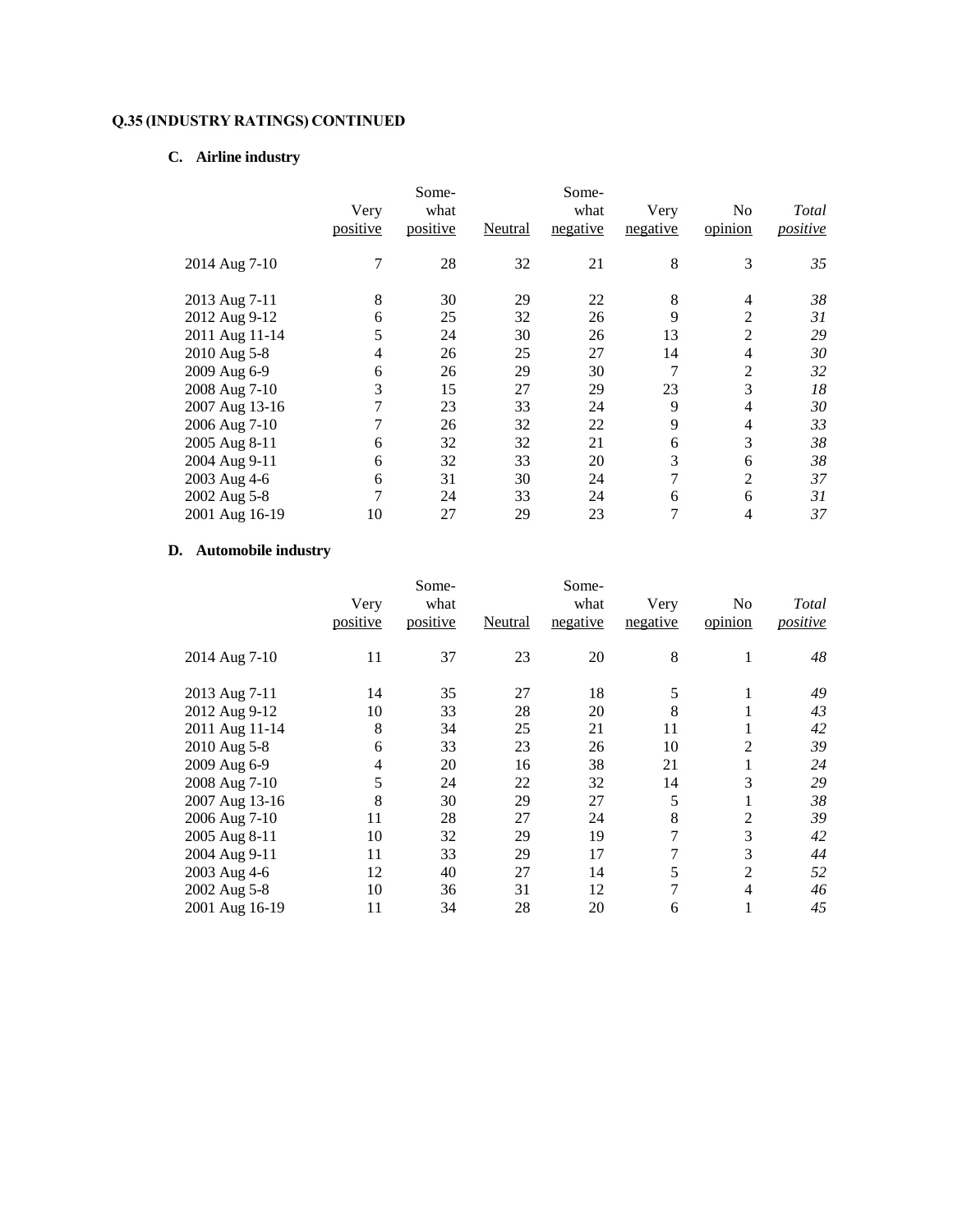## **E. Banking**

|                | Very<br>positive | Some-<br>what<br>positive | Neutral | Some-<br>what<br>negative | Very<br>negative | No<br>opinion  | Total<br>positive |
|----------------|------------------|---------------------------|---------|---------------------------|------------------|----------------|-------------------|
| 2014 Aug 7-10  | 9                | 31                        | 28      | 19                        | 13               | $\ast$         | 40                |
| 2013 Aug 7-11  | 9                | 24                        | 22      | 25                        | 18               | $\overline{2}$ | 33                |
| 2012 Aug 9-12  | 6                | 19                        | 21      | 31                        | 22               | 2              | 25                |
| 2011 Aug 11-14 | 7                | 23                        | 21      | 28                        | 19               | 1              | 30                |
| 2010 Aug 5-8   | 7                | 19                        | 20      | 33                        | 21               | 1              | 26                |
| 2009 Aug 6-9   | 7                | 21                        | 20      | 30                        | 21               | 1              | 28                |
| 2008 Aug 7-10  | 7                | 29                        | 25      | 26                        | 11               | 2              | 36                |
| 2007 Aug 13-16 | 13               | 37                        | 30      | 16                        | $\overline{2}$   | $\overline{2}$ | 50                |
| 2006 Aug 7-10  | 15               | 41                        | 25      | 14                        | 3                | $\overline{2}$ | 56                |
| 2005 Aug 8-11  | 12               | 34                        | 31      | 18                        | 4                | 1              | 46                |
| 2004 Aug 9-11  | 15               | 31                        | 34      | 14                        | 3                | 3              | 46                |
| 2003 Aug 4-6   | 13               | 39                        | 26      | 15                        | 5                | $\overline{c}$ | 52                |
| 2002 Aug 5-8   | 12               | 34                        | 29      | 17                        | 7                | 1              | 46                |
| 2001 Aug 16-19 | 12               | 35                        | 31      | 13                        | 7                | $\overline{c}$ | 47                |

## **F. Computer industry**

|                  | Very<br>positive | Some-<br>what<br>positive | Neutral | Some-<br>what<br>negative | Very<br>negative | No<br>opinion  | Total<br>positive |
|------------------|------------------|---------------------------|---------|---------------------------|------------------|----------------|-------------------|
| 2014 Aug 7-10    | 23               | 43                        | 22      | 6                         | 4                | $\overline{2}$ | 66                |
| 2013 Aug 7-11    | 27               | 38                        | 22      | 8                         | 3                | 2              | 65                |
| 2012 Aug 9-12    | 29               | 44                        | 14      | 6                         | 4                | 3              | 73                |
| 2011 Aug 11-14   | 30               | 42                        | 16      | 6                         | 4                |                | 72                |
| 2010 Aug 5-8     | 22               | 38                        | 26      | 9                         | 2                | 3              | 60                |
| 2009 Aug 6-9     | 21               | 41                        | 23      | 8                         | 3                | 4              | 62                |
| 2008 Aug 7-10    | 22               | 38                        | 27      | 6                         | 4                | 3              | 60                |
| 2007 Aug 13-16   | 22               | 39                        | 25      | 7                         | 3                | 4              | 61                |
| 2006 Aug 7-10    | 22               | 38                        | 26      | 6                         | 3                | 5              | 60                |
| 2005 Aug 8-11    | 20               | 37                        | 30      | 8                         | 2                | 3              | 57                |
| 2004 Aug 9-11    | 20               | 40                        | 26      | 6                         | $\overline{2}$   | 6              | 60                |
| 2003 Aug 4-6     | 24               | 46                        | 20      | 5                         | л.               | 4              | 70                |
| 2002 Aug 5-8     | 20               | 42                        | 24      | 5                         | 4                | 5              | 62                |
| 2001 Aug 16-19 ^ | 27               | 40                        | 20      | 9                         |                  | 3              | 67                |

^ BASED ON --326-- NATIONAL ADULTS INTERVIEWED AUG. 17-19, 2001.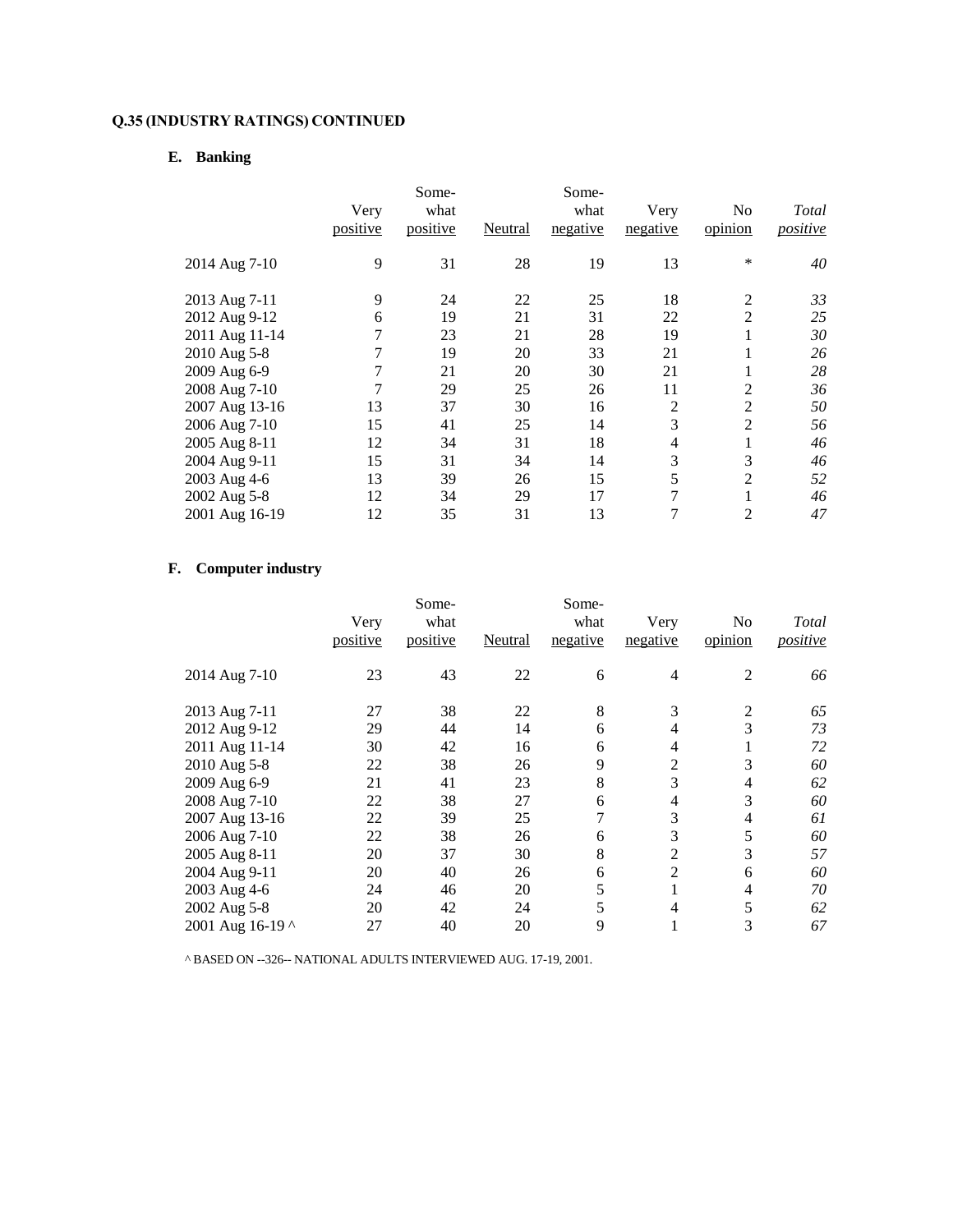## **G. Education**

|                | Very<br>positive | Some-<br>what<br>positive | Neutral | Some-<br>what<br>negative | Very<br>negative | No<br>opinion  | Total<br>positive |
|----------------|------------------|---------------------------|---------|---------------------------|------------------|----------------|-------------------|
| 2014 Aug 7-10  | 15               | 33                        | 17      | 25                        | 8                | 1              | 48                |
| 2013 Aug 7-11  | 14               | 32                        | 14      | 31                        | 9                | 1              | 46                |
| 2012 Aug 9-12  | 10               | 35                        | 22      | 24                        | 8                | $\ast$         | 45                |
| 2011 Aug 11-14 | 7                | 28                        | 18      | 35                        | 12               | $\ast$         | 35                |
| 2010 Aug 5-8   | 9                | 30                        | 17      | 32                        | 11               | 1              | 39                |
| 2009 Aug 6-9   | 10               | 33                        | 16      | 31                        | 10               | 1              | 43                |
| 2008 Aug 7-10  | 8                | 33                        | 15      | 31                        | 12               |                | 41                |
| 2007 Aug 13-16 | 13<br>9          | 34                        | 16      | 28                        | 8                | 1              | 47                |
| 2006 Aug 7-10  | 17               | 32                        | 19      | 27                        | 11               | 2              | 41                |
| 2005 Aug 8-11  |                  | 35                        | 18      | 24                        | 5                | 1              | 52                |
| 2004 Aug 9-11  | 12               | 33                        | 21      | 25                        | 7                | $\overline{2}$ | 45                |
| 2003 Aug 4-6   | 13               | 38                        | 18      | 20                        | 10               | 1              | 51                |
| 2002 Aug 5-8   | 12               | 35                        | 16      | 27                        | 9                | 1              | 47                |
| 2001 Aug 16-19 | 13               | 37                        | 18      | 23                        | 9                | ∗              | 50                |

## **H. Electric and gas utilities**

|                |                | Some-    |         | Some-    |          |                |          |
|----------------|----------------|----------|---------|----------|----------|----------------|----------|
|                | Very           | what     |         | what     | Very     | No             | Total    |
|                | positive       | positive | Neutral | negative | negative | opinion        | positive |
| 2014 Aug 7-10  | 12             | 28       | 23      | 23       | 14       | 1              | 40       |
| 2013 Aug 7-11  | 12             | 26       | 23      | 25       | 14       | 1              | 38       |
| 2012 Aug 9-12  | 9              | 25       | 26      | 23       | 15       |                | 34       |
| 2011 Aug 11-14 | 11             | 27       | 20      | 24       | 16       | ∗              | 38       |
| 2010 Aug 5-8   | 8              | 29       | 22      | 27       | 14       | ∗              | 37       |
| 2009 Aug 6-9   | 5              | 26       | 22      | 33       | 12       | 1              | 31       |
| 2008 Aug 7-10  | $\overline{4}$ | 23       | 19      | 28       | 24       | 2              | 27       |
| 2007 Aug 13-16 | 6              | 25       | 23      | 26       | 19       |                | 31       |
| 2006 Aug 7-10  | 6              | 22       | 20      | 30       | 21       |                | 28       |
| 2005 Aug 8-11  | 11             | 25       | 24      | 26       | 12       | 2              | 36       |
| 2004 Aug 9-11  | 8              | 24       | 29      | 26       | 12       | 1              | 32       |
| 2003 Aug 4-6   | 12             | 33       | 23      | 21       | 10       |                | 45       |
| 2002 Aug 5-8   | 9              | 27       | 27      | 24       | 11       | $\overline{2}$ | 36       |
| 2001 Aug 16-19 | 9              | 22       | 21      | 30       | 17       | 1              | 31       |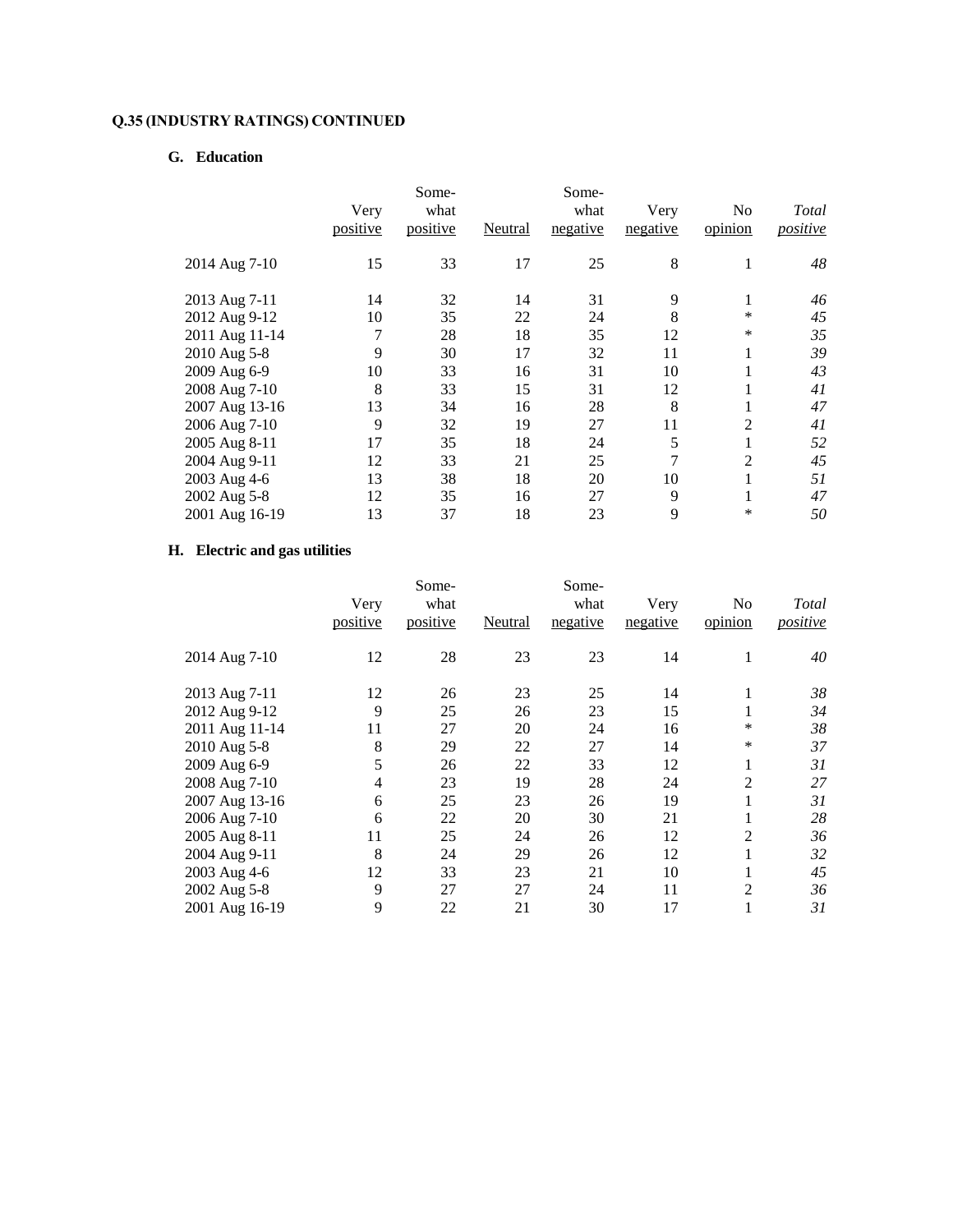## **I. Farming and agriculture**

|                | Very<br>positive | Some-<br>what<br>positive | Neutral | Some-<br>what<br>negative | Very<br>negative | No<br>opinion  | Total<br>positive |
|----------------|------------------|---------------------------|---------|---------------------------|------------------|----------------|-------------------|
| 2014 Aug 7-10  | 24               | 36                        | 26      | 10                        | $\overline{2}$   | 1              | 60                |
| 2013 Aug 7-11  | 24               | 36                        | 21      | 14                        | 4                | $\overline{2}$ | 60                |
| 2012 Aug 9-12  | 19               | 33                        | 25      | 14                        | 6                | 3              | 52                |
| 2011 Aug 11-14 | 18               | 39                        | 22      | 13                        | 6                | 2              | 57                |
| 2010 Aug 5-8   | 21               | 32                        | 24      | 12                        | 6                | 4              | 53                |
| 2009 Aug 6-9   | 19               | 37                        | 24      | 15                        | 3                | 3              | 56                |
| 2008 Aug 7-10  | 13               | 37                        | 27      | 15                        | 4                | 4              | 50                |
| 2007 Aug 13-16 | 13               | 38                        | 24      | 17                        | 5                | 3              | 51                |
| 2006 Aug 7-10  | 20               | 36                        | 25      | 13                        | $\overline{2}$   | 4              | 56                |
| 2005 Aug 8-11  | 22               | 36                        | 27      | 10                        | 3                | $\overline{2}$ | 58                |
| 2004 Aug 9-11  | 19               | 31                        | 34      | 9                         | 3                | 4              | 50                |
| 2003 Aug 4-6   | 17               | 35                        | 27      | 16                        | 4                | 1              | 52                |
| 2002 Aug 5-8   | 16               | 35                        | 28      | 12                        | 4                | 5              | 51                |
| 2001 Aug 16-19 | 23               | 36                        | 24      | 10                        | 5                | $\overline{2}$ | 59                |

## **J. Grocery industry**

|                | Very     | Some-<br>what |         | Some-<br>what | Very           | No      | Total    |
|----------------|----------|---------------|---------|---------------|----------------|---------|----------|
|                | positive | positive      | Neutral | negative      | negative       | opinion | positive |
| 2014 Aug 7-10  | 13       | 42            | 23      | 15            | 6              | $\ast$  | 55       |
| 2013 Aug 7-11  | 14       | 36            | 25      | 18            | 7              | $\ast$  | 50       |
| 2012 Aug 9-12  | 14       | 37            | 27      | 16            | 4              | 2       | 51       |
| 2011 Aug 11-14 | 13       | 39            | 24      | 19            | 5              | $\ast$  | 52       |
| 2010 Aug 5-8   | 14       | 39            | 25      | 17            | 5              | 1       | 53       |
| 2009 Aug 6-9   | 14       | 37            | 25      | 16            | 7              |         | 51       |
| 2008 Aug 7-10  | 9        | 27            | 27      | 27            | 9              | 1       | 36       |
| 2007 Aug 13-16 | 13       | 40            | 26      | 16            | 4              | 1       | 53       |
| 2006 Aug 7-10  | 18       | 37            | 29      | 11            | 3              | 2       | 55       |
| 2005 Aug 8-11  | 17       | 41            | 27      | 11            | 4              | ∗       | 58       |
| 2004 Aug 9-11  | 14       | 38            | 31      | 13            | $\overline{2}$ | 2       | 52       |
| 2003 Aug 4-6   | 16       | 47            | 24      | 8             | 4              |         | 63       |
| 2002 Aug 5-8   | 18       | 40            | 25      | 13            | 3              | 1<br>Ι. | 58       |
| 2001 Aug 16-19 | 18       | 39            | 29      | 11            | 2              |         | 57       |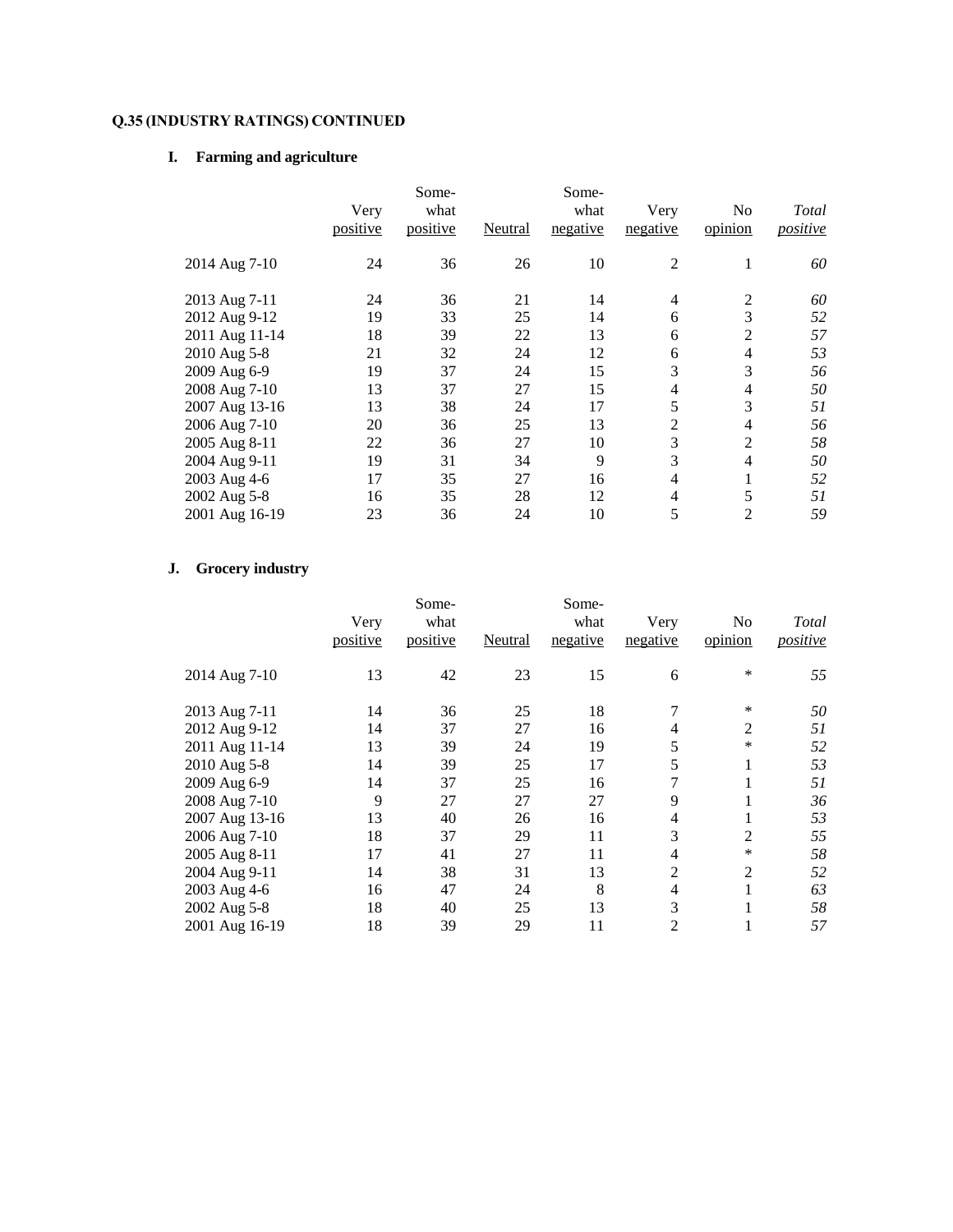# **K. Healthcare industry**

|                | Very<br>positive | Some-<br>what<br>positive | Neutral | Some-<br>what<br>negative | Very<br>negative | No<br>opinion  | Total<br>positive |
|----------------|------------------|---------------------------|---------|---------------------------|------------------|----------------|-------------------|
| 2014 Aug 7-10  | 8                | 28                        | 19      | 26                        | 19               | $\ast$         | 36                |
| 2013 Aug 7-11  | 10               | 26                        | 14      | 27                        | 22               | 1              | 36                |
| 2012 Aug 9-12  | 9                | 33                        | 15      | 23                        | 19               | 1              | 42                |
| 2011 Aug 11-14 | 8                | 19                        | 18      | 32                        | 23               | *              | 27                |
| 2010 Aug 5-8   | 8                | 21                        | 17      | 31                        | 23               | $\ast$         | 29                |
| 2009 Aug 6-9   | 8                | 28                        | 15      | 26                        | 22               | 1              | 36                |
| 2008 Aug 7-10  | 7                | 20                        | 14      | 29                        | 28               | $\overline{2}$ | 27                |
| 2007 Aug 13-16 | 6                | 22                        | 16      | 34                        | 22               | $\ast$         | 28                |
| 2006 Aug 7-10  | 11               | 24                        | 17      | 29                        | 17               | $\overline{2}$ | 35                |
| 2005 Aug 8-11  | 12               | 20                        | 16      | 32                        | 18               | $\overline{2}$ | 32                |
| 2004 Aug 9-11  | 10               | 23                        | 16      | 33                        | 17               | 1              | 33                |
| 2003 Aug 4-6   | 11               | 31                        | 12      | 28                        | 17               | 1              | 42                |
| 2002 Aug 5-8   | 10               | 20                        | 19      | 32                        | 17               | $\overline{2}$ | 30                |
| 2001 Aug 16-19 | 11               | 26                        | 19      | 29                        | 15               | $\ast$         | 37                |

## **L. Internet industry**

|                |          | Some-    |         | Some-    |          |         |                 |
|----------------|----------|----------|---------|----------|----------|---------|-----------------|
|                | Very     | what     |         | what     | Very     | No      | Total           |
|                | positive | positive | Neutral | negative | negative | opinion | <i>positive</i> |
| 2014 Aug 7-10  | 15       | 34       | 27      | 15       | 7        |         | 49              |
| 2013 Aug 7-11  | 20       | 34       | 23      | 13       | 7        | 3       | 54              |
| 2012 Aug 9-12  | 21       | 34       | 21      | 14       | 6        | 4       | 55              |
| 2011 Aug 11-14 | 22       | 34       | 26      | 11       | 5        | 3       | 56              |
| 2010 Aug 5-8   | 18       | 32       | 24      | 17       | 5        | 4       | 50              |
| 2009 Aug 6-9   | 17       | 34       | 25      | 14       | 6        | 4       | 51              |
| 2008 Aug 7-10  | 17       | 32       | 27      | 10       | 8        | 6       | 49              |
| 2007 Aug 13-16 | 17       | 37       | 23      | 14       | 5        | 4       | 54              |
| 2006 Aug 7-10  | 18       | 32       | 24      | 16       | 6        | 4       | 50              |
| 2005 Aug 8-11  | 15       | 31       | 27      | 18       | 4        | 5       | 46              |
| 2004 Aug 9-11  | 16       | 29       | 26      | 15       | 7        | 7       | 45              |
| 2003 Aug 4-6   | 16       | 35       | 25      | 15       | 5        | 4       | 51              |
| 2002 Aug 5-8   | 14       | 29       | 26      | 16       | 5        | 10      | 43              |
| 2001 Aug 16-19 | 14       | 30       | 26      | 20       | 7        | 3       | 44              |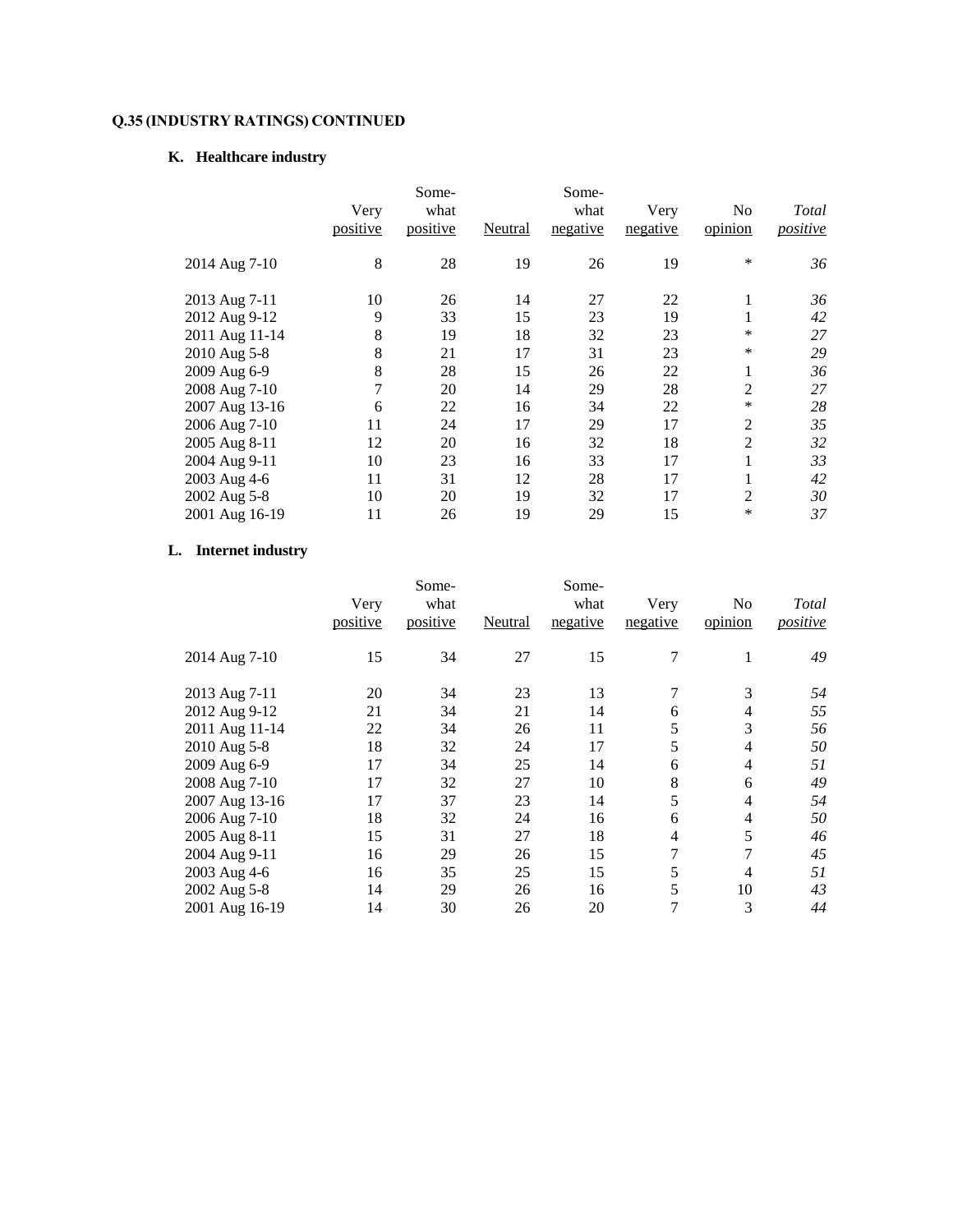## **M. The legal field**

|                                                                                                                                      | Very<br>positive           | Some-<br>what<br>positive                    | Neutral                                      | Some-<br>what<br>negative                    | Very<br>negative                             | No<br>opinion                                                  | Total<br>positive                            |
|--------------------------------------------------------------------------------------------------------------------------------------|----------------------------|----------------------------------------------|----------------------------------------------|----------------------------------------------|----------------------------------------------|----------------------------------------------------------------|----------------------------------------------|
| 2014 Aug 7-10                                                                                                                        | 6                          | 25                                           | 28                                           | 24                                           | 16                                           | 1                                                              | 31                                           |
| 2013 Aug 7-11<br>2012 Aug 9-12<br>2011 Aug 11-14<br>2010 Aug 5-8<br>2009 Aug 6-9<br>2008 Aug 7-10<br>2007 Aug 13-16<br>2006 Aug 7-10 | 9<br>5<br>6<br>4<br>5<br>8 | 25<br>27<br>22<br>22<br>19<br>22<br>26<br>19 | 22<br>25<br>24<br>28<br>32<br>28<br>25<br>27 | 26<br>24<br>26<br>26<br>26<br>25<br>24<br>29 | 15<br>13<br>19<br>15<br>15<br>18<br>18<br>15 | 3<br>3<br>$\overline{2}$<br>4<br>1<br>3<br>2<br>$\overline{2}$ | 34<br>34<br>29<br>27<br>25<br>26<br>31<br>27 |
| 2005 Aug 8-11<br>2004 Aug 9-11<br>2003 Aug 4-6<br>2002 Aug 5-8<br>2001 Aug 16-19                                                     | 7<br>6<br>8<br>4<br>7      | 20<br>21<br>28<br>18<br>22                   | 24<br>28<br>24<br>35<br>24                   | 30<br>27<br>24<br>24<br>28                   | 17<br>15<br>14<br>15<br>17                   | 2<br>3<br>2<br>4<br>$\overline{2}$                             | 27<br>27<br>36<br>22<br>29                   |

## **N. Movie industry**

|                |          | Some-    |         | Some-    |          |                |          |
|----------------|----------|----------|---------|----------|----------|----------------|----------|
|                | Very     | what     |         | what     | Very     | No             | Total    |
|                | positive | positive | Neutral | negative | negative | opinion        | positive |
| 2014 Aug 7-10  | 11       | 31       | 23      | 24       | 10       | 1              | 42       |
| 2013 Aug 7-11  | 11       | 27       | 26      | 21       | 13       | 2              | 38       |
| 2012 Aug 9-12  | 8        | 30       | 25      | 23       | 12       | 2              | 38       |
| 2011 Aug 11-14 | 14       | 24       | 23      | 22       | 15       | $\overline{2}$ | 38       |
| 2010 Aug 5-8   | 8        | 27       | 27      | 22       | 13       | 3              | 35       |
| 2009 Aug 6-9   | 11       | 27       | 26      | 21       | 12       | 3              | 38       |
| 2008 Aug 7-10  | 9        | 26       | 30      | 20       | 12       | 3              | 35       |
| 2007 Aug 13-16 | 10       | 26       | 25      | 25       | 12       | 2              | 36       |
| 2006 Aug 7-10  | 9        | 25       | 26      | 25       | 13       | 2              | 34       |
| 2005 Aug 8-11  | 11       | 22       | 25      | 27       | 12       | 3              | 33       |
| 2004 Aug 9-11  | 10       | 27       | 26      | 20       | 13       | 4              | 37       |
| 2003 Aug 4-6   | 12       | 30       | 25      | 19       | 12       | $\overline{c}$ | 42       |
| 2002 Aug 5-8   | 12       | 22       | 27      | 22       | 13       | 4              | 34       |
| 2001 Aug 16-19 | 9        | 24       | 23      | 24       | 17       | 3              | 33       |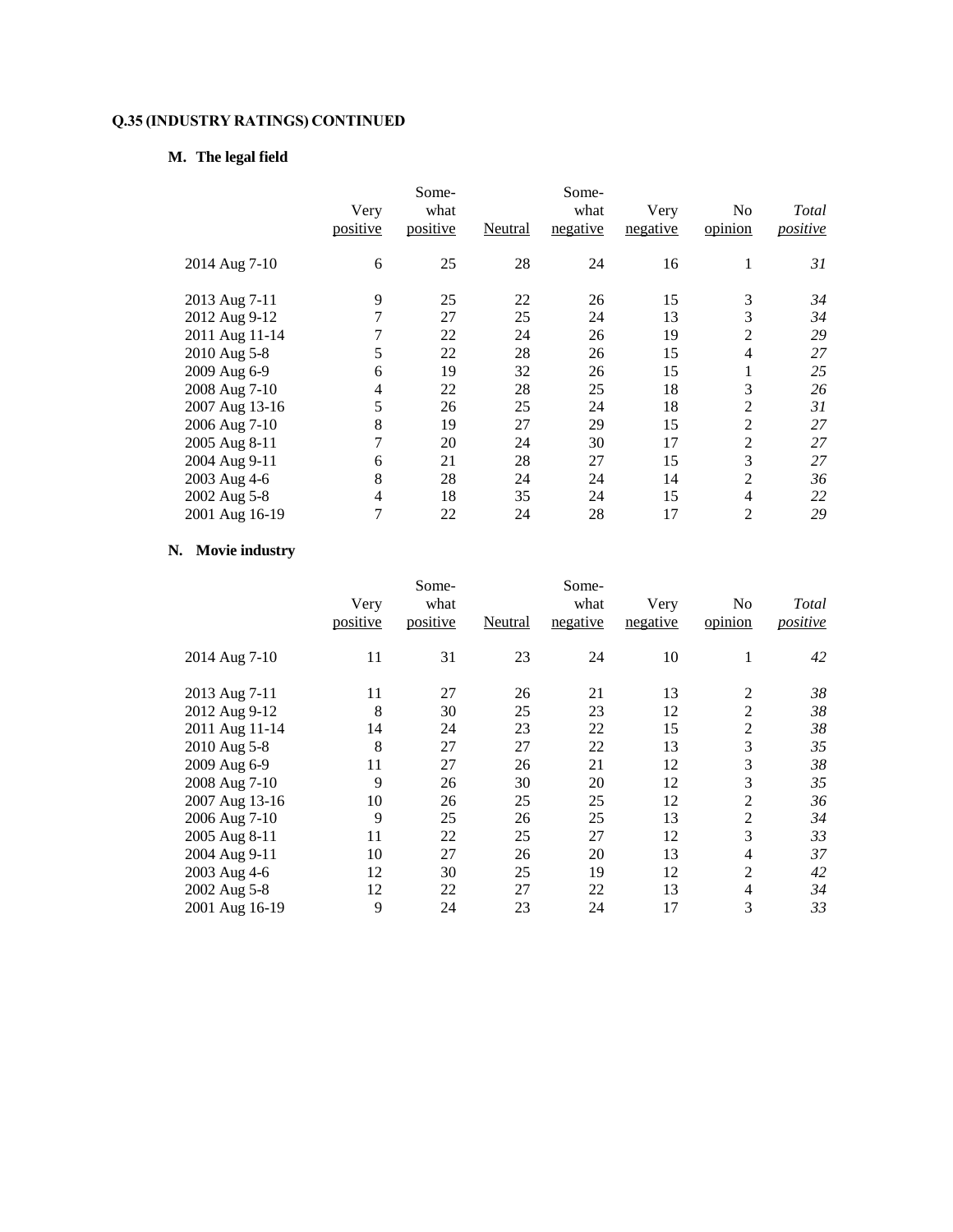# **O. Oil and gas industry**

|                                                                                                                                                       | Very<br>positive                | Some-<br>what<br>positive                          | Neutral                                          | Some-<br>what<br>negative                          | Very<br>negative                                   | No<br>opinion                                            | Total<br>positive                                  |
|-------------------------------------------------------------------------------------------------------------------------------------------------------|---------------------------------|----------------------------------------------------|--------------------------------------------------|----------------------------------------------------|----------------------------------------------------|----------------------------------------------------------|----------------------------------------------------|
| 2014 Aug 7-10                                                                                                                                         | 12                              | 17                                                 | 15                                               | 35                                                 | 21                                                 | 1                                                        | 29                                                 |
| 2013 Aug 7-11<br>2012 Aug 9-12<br>2011 Aug 11-14<br>2010 Aug 5-8<br>2009 Aug 6-9<br>2008 Aug 7-10<br>2007 Aug 13-16<br>2006 Aug 7-10<br>2005 Aug 8-11 | 8<br>4<br>5<br>4<br>6<br>5<br>9 | 18<br>15<br>13<br>16<br>16<br>11<br>13<br>10<br>11 | 17<br>15<br>15<br>16<br>16<br>8<br>14<br>7<br>17 | 28<br>27<br>27<br>34<br>28<br>24<br>32<br>28<br>27 | 29<br>34<br>37<br>29<br>35<br>52<br>35<br>49<br>35 | 1<br>Ι.<br>$\overline{2}$<br>1<br>1<br>1<br>*<br>1<br>Ι. | 26<br>22<br>20<br>20<br>21<br>15<br>19<br>15<br>20 |
| 2004 Aug 9-11<br>2003 Aug 4-6<br>2002 Aug 5-8<br>2001 Aug 16-19                                                                                       | 6<br>9<br>6<br>7                | 15<br>26<br>19<br>17                               | 18<br>22<br>28<br>21                             | 35<br>29<br>28<br>33                               | 23<br>14<br>16<br>21                               | 3<br>*<br>3<br>1                                         | 21<br>35<br>25<br>24                               |

## **P. Pharmaceutical industry**

|                |          | Some-    |         | Some-    |          |                |          |
|----------------|----------|----------|---------|----------|----------|----------------|----------|
|                | Very     | what     |         | what     | Very     | No             | Total    |
|                | positive | positive | Neutral | negative | negative | opinion        | positive |
| 2014 Aug 7-10  | 12       | 28       | 23      | 22       | 14       | 1              | 40       |
| 2013 Aug 7-11  | 13       | 22       | 18      | 25       | 20       | 2              | 35       |
| 2012 Aug 9-12  | 11       | 26       | 24      | 23       | 15       | $\overline{2}$ | 37       |
| 2011 Aug 11-14 | 11       | 25       | 20      | 26       | 17       | 1              | 36       |
| 2010 Aug 5-8   | 6        | 26       | 17      | 25       | 23       | 3              | 32       |
| 2009 Aug 6-9   | 8        | 23       | 18      | 28       | 21       | 1              | 31       |
| 2008 Aug 7-10  | 10       | 21       | 23      | 25       | 20       | $\mathbf{I}$   | 31       |
| 2007 Aug 13-16 | 11       | 22       | 16      | 31       | 19       |                | 33       |
| 2006 Aug 7-10  | 12       | 27       | 15      | 24       | 21       | 1              | 39       |
| 2005 Aug 8-11  | 10       | 19       | 22      | 25       | 22       | 2              | 29       |
| 2004 Aug 9-11  | 9        | 22       | 19      | 31       | 17       | $\overline{c}$ | 31       |
| 2003 Aug 4-6   | 12       | 31       | 18      | 22       | 16       | 1              | 43       |
| 2002 Aug 5-8   | 11       | 22       | 22      | 25       | 18       | $\overline{2}$ | 33       |
| 2001 Aug 16-19 | 12       | 27       | 22      | 24       | 14       | 1              | 39       |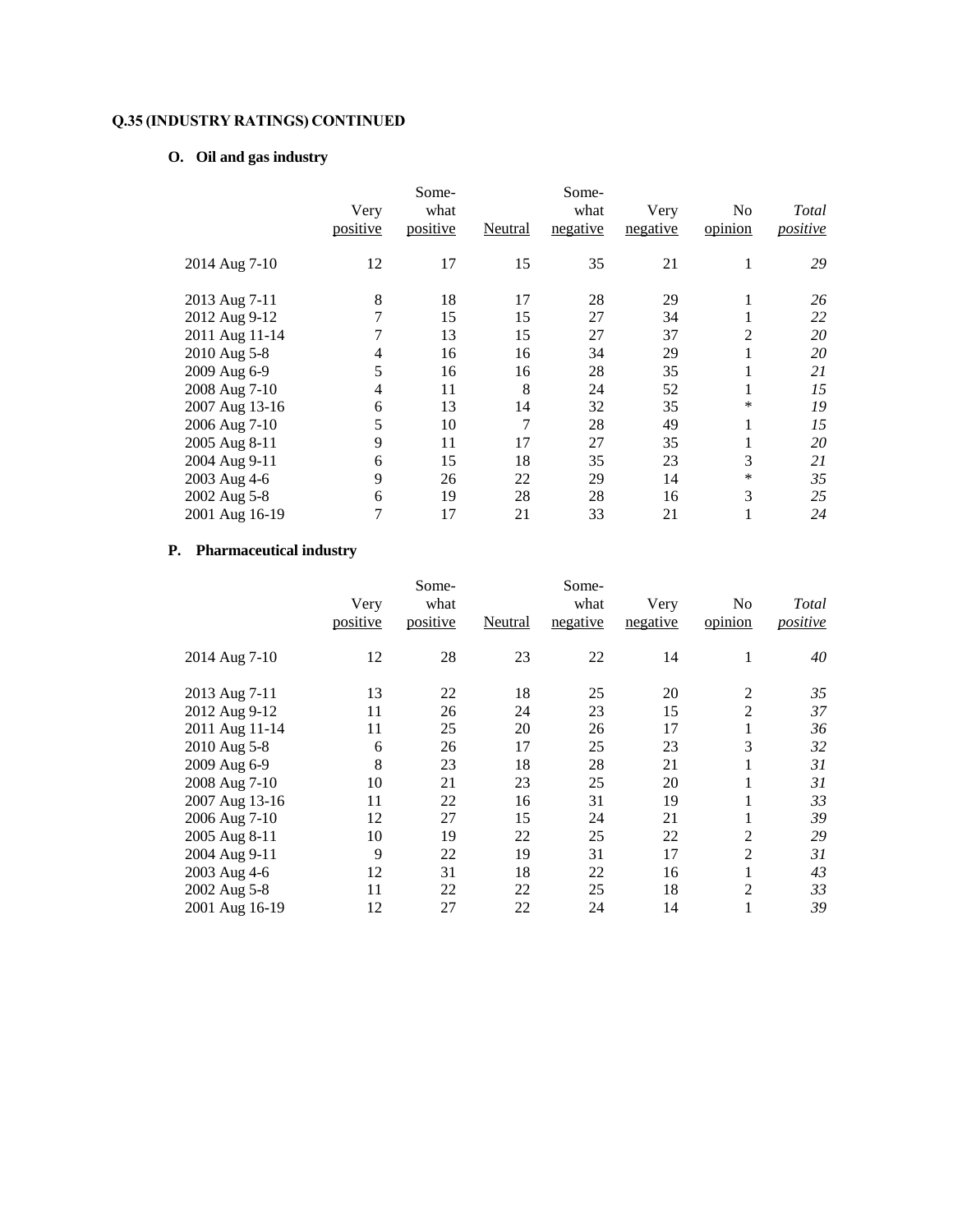# **Q. Publishing industry**

|                                                                                                                                                                                        | Very<br>positive                                            | Some-<br>what<br>positive                                      | Neutral                                                        | Some-<br>what<br>negative                                      | Very<br>negative                               | No<br>opinion                                                    | Total<br>positive                                              |
|----------------------------------------------------------------------------------------------------------------------------------------------------------------------------------------|-------------------------------------------------------------|----------------------------------------------------------------|----------------------------------------------------------------|----------------------------------------------------------------|------------------------------------------------|------------------------------------------------------------------|----------------------------------------------------------------|
| 2014 Aug 7-10                                                                                                                                                                          | 11                                                          | 30                                                             | 34                                                             | 16                                                             | 7                                              | 1                                                                | 41                                                             |
| 2013 Aug 7-11<br>2012 Aug 9-12<br>2011 Aug 11-14<br>2010 Aug 5-8<br>2009 Aug 6-9<br>2008 Aug 7-10<br>2007 Aug 13-16<br>2006 Aug 7-10<br>2005 Aug 8-11<br>2004 Aug 9-11<br>2003 Aug 4-6 | 11<br>13<br>9<br>9<br>12<br>7<br>11<br>12<br>10<br>10<br>12 | 30<br>29<br>29<br>28<br>28<br>29<br>32<br>32<br>32<br>31<br>34 | 32<br>33<br>38<br>40<br>33<br>38<br>36<br>33<br>35<br>36<br>37 | 17<br>15<br>15<br>14<br>16<br>17<br>12<br>13<br>14<br>14<br>11 | 8<br>6<br>6<br>7<br>5<br>6<br>6<br>6<br>5<br>4 | 3<br>4<br>3<br>3<br>3<br>4<br>3<br>4<br>3<br>4<br>$\overline{2}$ | 41<br>42<br>38<br>37<br>40<br>36<br>43<br>44<br>42<br>41<br>46 |
| 2002 Aug 5-8<br>2001 Aug 16-19                                                                                                                                                         | 8<br>12                                                     | 30<br>35                                                       | 37<br>32                                                       | 15<br>13                                                       | 5<br>5                                         | 5<br>3                                                           | 38<br>47                                                       |

## **R. Real Estate industry**

|                |          | Some-    |         | Some-    |          |                |                 |
|----------------|----------|----------|---------|----------|----------|----------------|-----------------|
|                | Very     | what     |         | what     | Very     | No             | Total           |
|                | positive | positive | Neutral | negative | negative | opinion        | <i>positive</i> |
| 2014 Aug 7-10  | 8        | 33       | 29      | 22       | 7        | 1              | 41              |
| 2013 Aug 7-11  | 6        | 29       | 27      | 26       | 10       | 3              | 35              |
| 2012 Aug 9-12  | 5        | 22       | 30      | 30       | 11       | 3              | 27              |
| 2011 Aug 11-14 | 5        | 18       | 23      | 33       | 19       | $\overline{2}$ | 23              |
| 2010 Aug 5-8   | 5        | 21       | 24      | 32       | 16       | 3              | 26              |
| 2009 Aug 6-9   | 5        | 19       | 27      | 32       | 16       | 2              | 24              |
| 2008 Aug 7-10  | 3        | 13       | 26      | 35       | 21       | $\overline{c}$ | 16              |
| 2007 Aug 13-16 | 9        | 25       | 30      | 26       | 9        |                | 34              |
| 2006 Aug 7-10  | 9        | 33       | 31      | 19       | 6        | 2              | 42              |
| 2005 Aug 8-11  | 13       | 33       | 29      | 17       | 6        | $\overline{c}$ | 46              |
| 2004 Aug 9-11  | 15       | 32       | 31      | 15       | 4        | 3              | 47              |
| 2003 Aug 4-6   | 13       | 40       | 28      | 13       | 5        |                | 53              |
| 2002 Aug 5-8   | 12       | 35       | 32      | 13       | 4        | 4              | 47              |
| 2001 Aug 16-19 | 12       | 34       | 32      | 16       | 4        | 2              | 46              |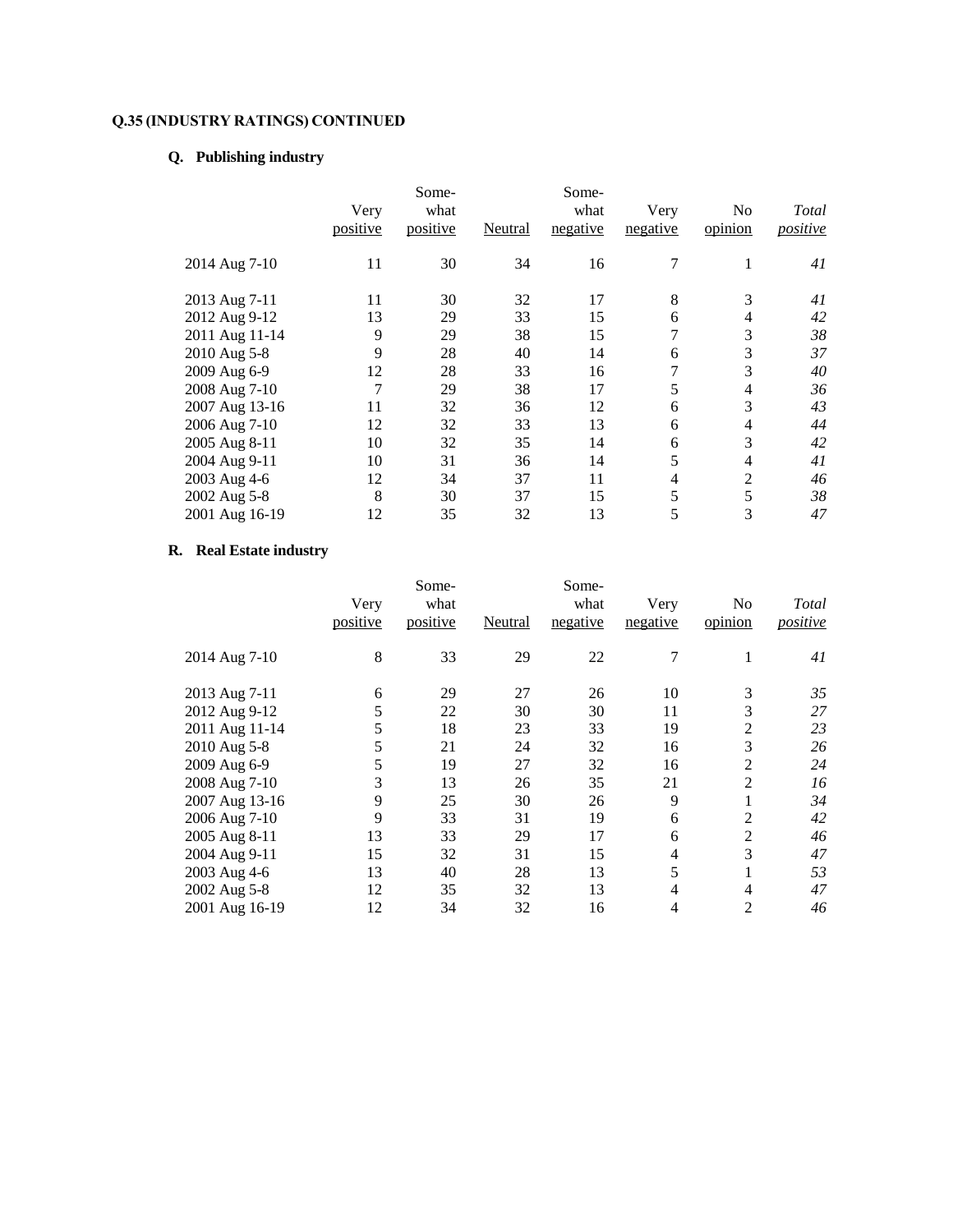# **S. Restaurant industry**

|                | Very<br>positive | Some-<br>what<br>positive | Neutral | Some-<br>what<br>negative | Very<br>negative | No<br>opinion  | Total<br>positive |
|----------------|------------------|---------------------------|---------|---------------------------|------------------|----------------|-------------------|
| 2014 Aug 7-10  | 20               | 47                        | 26      | 6                         | 1                | $\ast$         | 67                |
| 2013 Aug 7-11  | 16               | 45                        | 26      | 11                        | 2                | л.             | 61                |
| 2012 Aug 9-12  | 19               | 40                        | 29      | 8                         | 2                |                | 59                |
| 2011 Aug 11-14 | 17               | 44                        | 25      | 7                         | 5                |                | 61                |
| 2010 Aug 5-8   | 15               | 42                        | 31      | 10                        | 1                |                | 57                |
| 2009 Aug 6-9   | 14               | 43                        | 28      | 12                        | 2                | Ι.             | 57                |
| 2008 Aug 7-10  | 11               | 40                        | 35      | 10                        | $\overline{2}$   | $\overline{2}$ | 51                |
| 2007 Aug 13-16 | 18               | 45                        | 26      | 9                         | 1                | 1              | 63                |
| 2006 Aug 7-10  | 18               | 47                        | 25      | 8                         | 1                | Ι.             | 65                |
| 2005 Aug 8-11  | 14               | 44                        | 31      | 6                         | 2                | 3              | 58                |
| 2004 Aug 9-11  | 15               | 43                        | 32      | 6                         | 1                | 3              | 58                |
| 2003 Aug 4-6   | 15               | 51                        | 25      | 6                         | 2                | Ι.             | 66                |
| 2002 Aug 5-8   | 16               | 45                        | 28      | 7                         |                  | 3              | 61                |
| 2001 Aug 16-19 | 15               | 47                        | 28      | 6                         | $\overline{c}$   | $\mathfrak{D}$ | 62                |

## **T. Retail industry**

|                | Very     | Some-<br>what |         | Some-<br>what | Very           | No             | Total    |
|----------------|----------|---------------|---------|---------------|----------------|----------------|----------|
|                | positive | positive      | Neutral | negative      | negative       | opinion        | positive |
| 2014 Aug 7-10  | 9        | 44            | 31      | 11            | 2              | 2              | 53       |
| 2013 Aug 7-11  | 9        | 37            | 32      | 13            | 5              | 3              | 46       |
| 2012 Aug 9-12  | 6        | 47            | 29      | 14            | 2              |                | 53       |
| 2011 Aug 11-14 | 11       | 33            | 33      | 17            | 5              | 2              | 44       |
| 2010 Aug 5-8   | 8        | 36            | 33      | 18            | 4              | 2              | 44       |
| 2009 Aug 6-9   | 7        | 37            | 30      | 19            | 3              | 3              | 44       |
| 2008 Aug 7-10  | 6        | 33            | 36      | 17            | 5              | 3              | 39       |
| 2007 Aug 13-16 | 6        | 45            | 29      | 14            | 4              | 2              | 51       |
| 2006 Aug 7-10  | 12       | 41            | 33      | 9             | $\overline{2}$ | 3              | 53       |
| 2005 Aug 8-11  | 10       | 42            | 31      | 11            | 4              | $\overline{2}$ | 52       |
| 2004 Aug 9-11  | 11       | 43            | 31      | 11            | $\overline{2}$ | 2              | 54       |
| 2003 Aug 4-6   | 7        | 47            | 29      | 14            | 2              |                | 54       |
| 2002 Aug 5-8   | 12       | 42            | 30      | 11            | $\overline{2}$ | 3              | 54       |
| 2001 Aug 16-19 | 12       | 35            | 34      | 14            | 3              | 2              | 47       |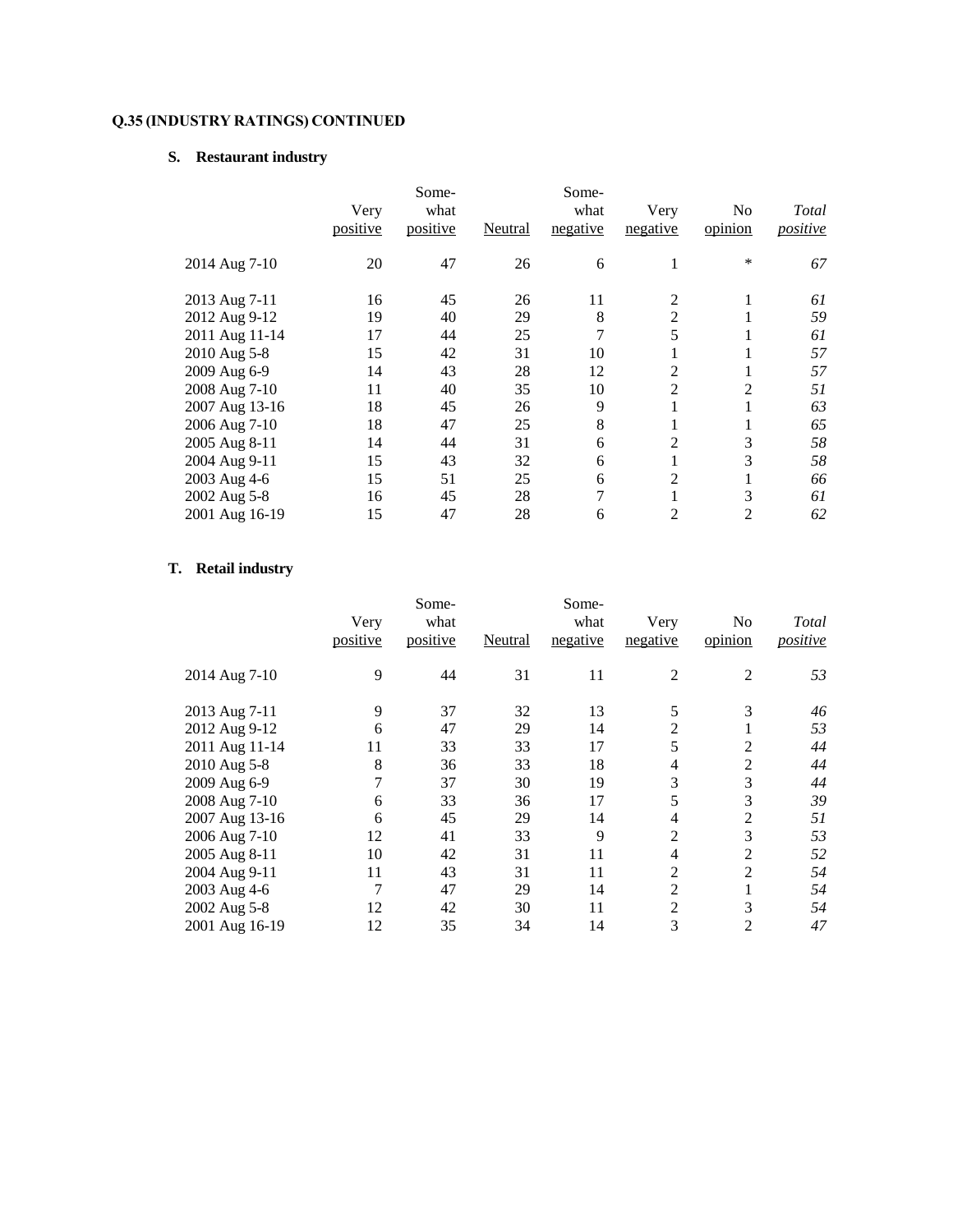## **U. Sports industry**

|                | Very<br>positive | Some-<br>what<br>positive | Neutral | Some-<br>what<br>negative | Very<br>negative | No<br>opinion  | Total<br>positive |
|----------------|------------------|---------------------------|---------|---------------------------|------------------|----------------|-------------------|
| 2014 Aug 7-10  | 14               | 32                        | 28      | 18                        | 7                | 1              | 46                |
| 2013 Aug 7-11  | 12               | 27                        | 26      | 20                        | 12               | $\overline{2}$ | 39                |
| 2012 Aug 9-12  | 15               | 28                        | 25      | 19                        | 11               | $\overline{2}$ | 43                |
| 2011 Aug 11-14 | 11               | 26                        | 25      | 22                        | 14               | $\overline{2}$ | 37                |
| 2010 Aug 5-8   | 11               | 27                        | 28      | 20                        | 10               | 4              | 38                |
| 2009 Aug 6-9   | 11               | 28                        | 28      | 17                        | 13               | 3              | 39                |
| 2008 Aug 7-10  | 12               | 24                        | 31      | 18                        | 11               | 4              | 36                |
| 2007 Aug 13-16 | 11               | 24                        | 27      | 24                        | 11               | 3              | 35                |
| 2006 Aug 7-10  | 14               | 31                        | 24      | 18                        | 9                | 4              | 45                |
| 2005 Aug 8-11  | 13               | 20                        | 26      | 24                        | 14               | 3              | 33                |
| 2004 Aug 9-11  | 12               | 27                        | 26      | 22                        | 10               | 3              | 39                |
| 2003 Aug 4-6   | 16               | 28                        | 26      | 18                        | 9                | 3              | 44                |
| 2002 Aug 5-8   | 15               | 20                        | 28      | 22                        | 11               | 4              | 35                |
| 2001 Aug 16-19 | 14               | 24                        | 28      | 21                        | 12               | 1              | 38                |

## **V. Telephone industry**

|                |          | Some-    |         | Some-    |          |         |          |
|----------------|----------|----------|---------|----------|----------|---------|----------|
|                | Very     | what     |         | what     | Very     | No      | Total    |
|                | positive | positive | Neutral | negative | negative | opinion | positive |
| 2014 Aug 7-10  | 11       | 32       | 27      | 20       | 8        | 2       | 43       |
| 2013 Aug 7-11  | 12       | 29       | 26      | 23       | 9        | 1       | 41       |
| 2012 Aug 9-12  | 12       | 30       | 29      | 22       | 6        |         | 42       |
| 2011 Aug 11-14 | 11       | 28       | 30      | 23       | 8        | 1       | 39       |
| 2010 Aug 5-8   | 11       | 30       | 30      | 21       | 8        | 1       | 41       |
| 2009 Aug 6-9   | 10       | 31       | 30      | 22       | 7        | Ι.      | 41       |
| 2008 Aug 7-10  | 9        | 30       | 30      | 21       | 8        | 2       | 39       |
| 2007 Aug 13-16 | 8        | 38       | 26      | 18       | 9        |         | 46       |
| 2006 Aug 7-10  | 12       | 31       | 25      | 22       | 9        |         | 43       |
| 2005 Aug 8-11  | 13       | 27       | 31      | 21       | 6        | 2       | 40       |
| 2004 Aug 9-11  | 10       | 28       | 28      | 23       | 8        | 3       | 38       |
| 2003 Aug 4-6   | 11       | 32       | 26      | 20       | 10       |         | 43       |
| 2002 Aug 5-8   | 10       | 24       | 27      | 24       | 13       | 2       | 34       |
| 2001 Aug 16-19 | 10       | 29       | 24      | 27       | 10       | ∗       | 39       |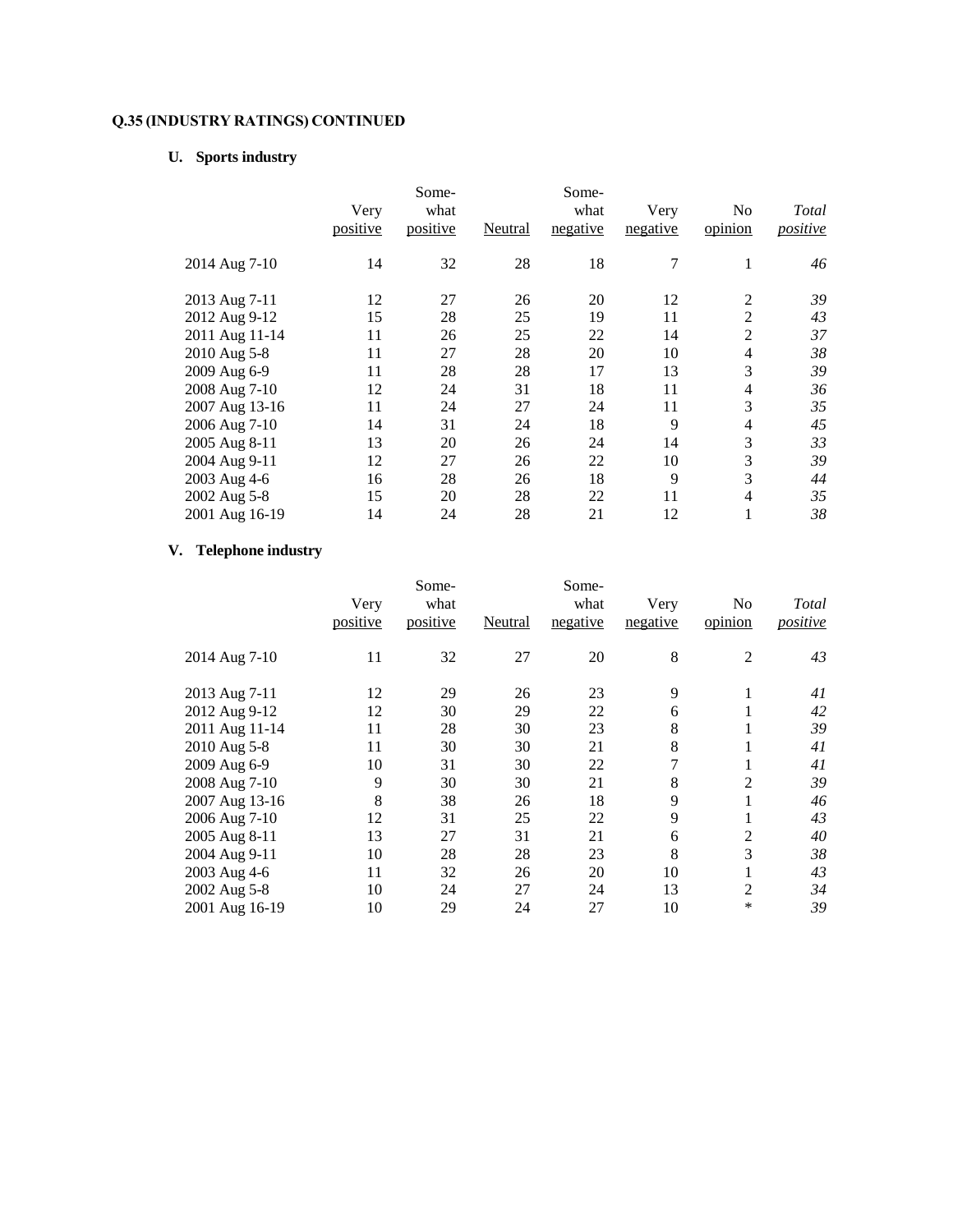## **W. Television and radio industry**

|                                                                                                                                                                        | Very<br>positive                                       | Some-<br>what<br>positive                                | Neutral                                                  | Some-<br>what<br>negative                                | Very<br>negative                                         | No<br>opinion                                                 | Total<br>positive                                        |
|------------------------------------------------------------------------------------------------------------------------------------------------------------------------|--------------------------------------------------------|----------------------------------------------------------|----------------------------------------------------------|----------------------------------------------------------|----------------------------------------------------------|---------------------------------------------------------------|----------------------------------------------------------|
| 2014 Aug 7-10                                                                                                                                                          | 13                                                     | 28                                                       | 25                                                       | 20                                                       | 13                                                       | *                                                             | 41                                                       |
| 2013 Aug 7-11<br>2012 Aug 9-12<br>2011 Aug 11-14<br>2010 Aug 5-8<br>2009 Aug 6-9<br>2008 Aug 7-10<br>2007 Aug 13-16<br>2006 Aug 7-10<br>2005 Aug 8-11<br>2004 Aug 9-11 | 14<br>11<br>11<br>7<br>11<br>8<br>10<br>11<br>12<br>12 | 26<br>26<br>28<br>36<br>29<br>29<br>31<br>30<br>23<br>25 | 21<br>25<br>21<br>22<br>21<br>22<br>21<br>22<br>25<br>25 | 25<br>24<br>24<br>24<br>27<br>27<br>25<br>26<br>26<br>27 | 13<br>12<br>16<br>11<br>11<br>13<br>12<br>10<br>12<br>10 | 1<br>1<br>$\ast$<br>1<br>1<br>л.<br>Ι.<br>$\overline{2}$<br>1 | 40<br>37<br>39<br>43<br>40<br>37<br>41<br>41<br>35<br>37 |
| 2003 Aug 4-6<br>2002 Aug 5-8<br>2001 Aug 16-19                                                                                                                         | 11<br>11<br>11                                         | 34<br>31<br>31                                           | 24<br>24<br>22                                           | 23<br>23<br>24                                           | 8<br>9<br>12                                             | *<br>$\overline{2}$<br>*                                      | 45<br>42<br>42                                           |

## **X. Travel industry**

|                |          | Some-    |         | Some-    |                |         |                 |
|----------------|----------|----------|---------|----------|----------------|---------|-----------------|
|                | Very     | what     |         | what     | Very           | No      | Total           |
|                | positive | positive | Neutral | negative | negative       | opinion | <i>positive</i> |
| 2014 Aug 7-10  | 9        | 40       | 38      | 9        | 3              |         | 49              |
| 2013 Aug 7-11  | 10       | 39       | 33      | 13       | 3              | 2       | 49              |
| 2012 Aug 9-12  | 9        | 31       | 34      | 16       | 5              | 4       | 40              |
| 2011 Aug 11-14 | 9        | 33       | 35      | 16       | 5              | 2       | 42              |
| 2010 Aug 5-8   | 8        | 35       | 35      | 16       | 4              | 3       | 43              |
| 2009 Aug 6-9   | 9        | 33       | 34      | 17       | 5              | 2       | 42              |
| 2008 Aug 7-10  | 5        | 29       | 36      | 18       | 8              | 4       | 34              |
| 2007 Aug 13-16 | 8        | 34       | 35      | 17       | 3              | 3       | 42              |
| 2006 Aug 7-10  | 9        | 37       | 34      | 12       | 5              | 3       | 46              |
| 2005 Aug 8-11  | 12       | 36       | 35      | 10       | 3              | 4       | 48              |
| 2004 Aug 9-11  | 13       | 37       | 35      | 8        |                | 6       | 50              |
| 2003 Aug 4-6   | 9        | 40       | 33      | 11       | 4              | 3       | 49              |
| 2002 Aug 5-8   | 9        | 33       | 35      | 15       | $\overline{2}$ | 6       | 42              |
| 2001 Aug 16-19 | 11       | 39       | 35      | 11       | $\overline{2}$ | 2       | 50              |
|                |          |          |         |          |                |         |                 |